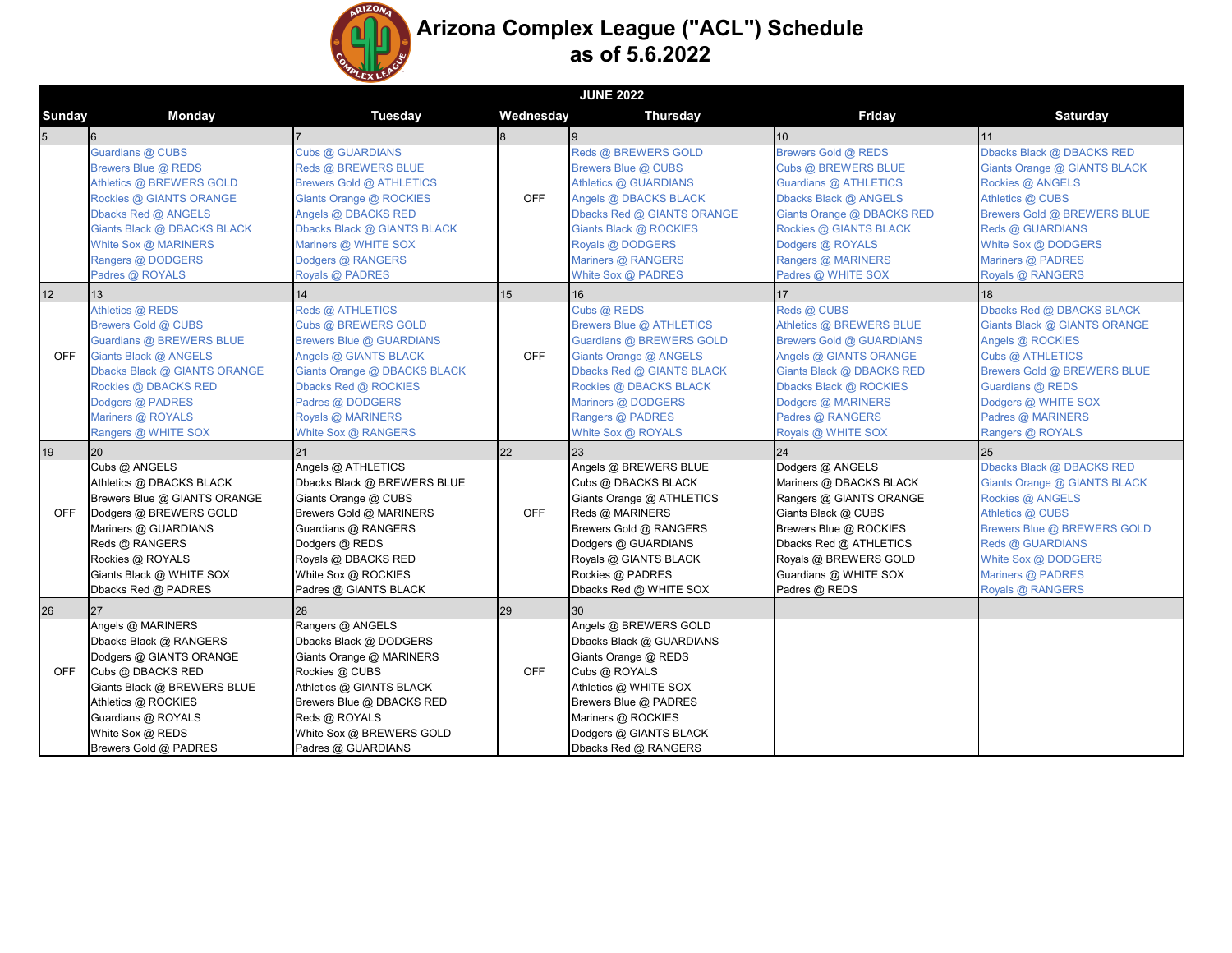

## **Arizona Complex League ("ACL") Schedule as of 5.6.2022**

|                |                                                 |                                                |            | <b>JULY 2022</b>                             |                                                 |                                                 |
|----------------|-------------------------------------------------|------------------------------------------------|------------|----------------------------------------------|-------------------------------------------------|-------------------------------------------------|
| Sunday         | Monday                                          | <b>Tuesday</b>                                 | Wednesdav  | <b>Thursday</b>                              | Friday                                          | <b>Saturday</b>                                 |
|                |                                                 |                                                |            |                                              |                                                 | $\overline{2}$                                  |
|                |                                                 |                                                |            |                                              | Reds @ ANGELS                                   | Dbacks Red @ DBACKS BLACK                       |
|                |                                                 |                                                |            |                                              | Brewers Gold @ DBACKS BLACK                     | Giants Black @ GIANTS ORANGE                    |
|                |                                                 |                                                |            |                                              | Guardians @ GIANTS ORANGE                       | Angels @ ROCKIES                                |
|                |                                                 |                                                |            |                                              | Royals @ ATHLETICS                              | Cubs @ ATHLETICS                                |
|                |                                                 |                                                |            |                                              | White Sox @ BREWERS BLUE                        | Brewers Gold @ BREWERS BLUE                     |
|                |                                                 |                                                |            |                                              | Padres @ CUBS                                   | Guardians @ REDS                                |
|                |                                                 |                                                |            |                                              | Dbacks Red @ DODGERS                            | Dodgers @ WHITE SOX                             |
|                |                                                 |                                                |            |                                              | Giants Black @ MARINERS                         | Padres @ MARINERS                               |
|                |                                                 |                                                |            |                                              | Rangers @ ROCKIES                               | Rangers @ ROYALS                                |
| $\overline{3}$ |                                                 |                                                | 6          |                                              |                                                 | 9                                               |
|                | Angels @ GUARDIANS                              | Guardians @ CUBS                               |            | Cubs @ GUARDIANS                             | Reds @ BREWERS GOLD                             | Dbacks Black @ DBACKS RED                       |
|                | Dbacks Black @ REDS                             | Brewers Blue @ REDS                            |            | Reds @ BREWERS BLUE                          | Brewers Blue @ CUBS                             | Giants Orange @ GIANTS BLACK                    |
|                | Giants Orange @ BREWERS GOLD                    | Athletics @ BREWERS GOLD                       |            | <b>Brewers Gold @ ATHLETICS</b>              | Athletics @ GUARDIANS                           | Rockies @ ANGELS                                |
| <b>OFF</b>     | White Sox @ CUBS                                | Rockies @ GIANTS ORANGE                        | <b>OFF</b> | Giants Orange @ ROCKIES                      | Angels @ DBACKS BLACK                           | Athletics @ CUBS                                |
|                | Brewers Blue @ ROYALS                           | Dbacks Red @ ANGELS                            |            | Angels @ DBACKS RED                          | Dbacks Red @ GIANTS ORANGE                      | Brewers Blue @ BREWERS GOLD                     |
|                | Padres @ ATHLETICS                              | Giants Black @ DBACKS BLACK                    |            | Dbacks Black @ GIANTS BLACK                  | Giants Black @ ROCKIES                          | Reds @ GUARDIANS                                |
|                | Rockies @ DODGERS                               | White Sox @ MARINERS                           |            | Mariners @ WHITE SOX                         | Royals @ DODGERS                                | White Sox @ DODGERS                             |
|                | Rangers @ GIANTS BLACK                          | Rangers @ DODGERS                              |            | Dodgers @ RANGERS                            | Mariners @ RANGERS                              | Mariners @ PADRES                               |
|                | Mariners @ DBACKS RED                           | Padres @ ROYALS                                |            | Royals @ PADRES                              | White Sox @ PADRES                              | Royals @ RANGERS                                |
| 10             | 11                                              | 12 <sup>12</sup>                               | 13         | 14                                           | 15                                              | 16                                              |
|                | Brewers Gold @ REDS                             | Athletics @ REDS                               |            | Reds @ ATHLETICS                             | Cubs @ REDS                                     | Dbacks Red @ DBACKS BLACK                       |
|                | Cubs @ BREWERS BLUE                             | Brewers Gold @ CUBS                            |            | Cubs @ BREWERS GOLD                          | Brewers Blue @ ATHLETICS                        | Giants Black @ GIANTS ORANGE                    |
|                | Guardians @ ATHLETICS                           | Guardians @ BREWERS BLUE                       |            | Brewers Blue @ GUARDIANS                     | Guardians @ BREWERS GOLD                        | Angels @ ROCKIES                                |
| <b>OFF</b>     | Dbacks Black @ ANGELS                           | Giants Black @ ANGELS                          | <b>OFF</b> | Angels @ GIANTS BLACK                        | Giants Orange @ ANGELS                          | Cubs @ ATHLETICS                                |
|                | Giants Orange @ DBACKS RED                      | Dbacks Black @ GIANTS ORANGE                   |            | Giants Orange @ DBACKS BLACK                 | Dbacks Red @ GIANTS BLACK                       | Brewers Gold @ BREWERS BLUE                     |
|                | Rockies @ GIANTS BLACK                          | Rockies @ DBACKS RED                           |            | Rockies @ DBACKS RED                         | Rockies @ DBACKS BLACK                          | Guardians @ REDS                                |
|                | Dodgers @ ROYALS                                | Dodgers @ PADRES                               |            | Padres @ DODGERS                             | Mariners @ DODGERS                              | Dodgers @ WHITE SOX                             |
|                | Rangers @ MARINERS                              | Mariners @ ROYALS                              |            | Royals @ MARINERS                            | Rangers @ PADRES                                | Padres @ MARINERS                               |
|                | Padres @ WHITE SOX                              | Rangers @ WHITE SOX                            |            | White Sox @ RANGERS                          | White Sox @ ROYALS                              | Rangers @ ROYALS                                |
| 17             | 18                                              | 19                                             | 20         | 21                                           | 22                                              | 23                                              |
| <b>OFF</b>     |                                                 |                                                |            | Reds @ CUBS                                  | Cubs @ GUARDIANS                                | Dbacks Black @ DBACKS RED                       |
|                |                                                 |                                                |            | Athletics @ BREWERS BLUE                     | Reds @ BREWERS BLUE                             | Giants Orange @ GIANTS BLACK                    |
|                |                                                 |                                                |            | <b>Brewers Gold @ GUARDIANS</b>              | <b>Brewers Gold @ ATHLETICS</b>                 | Rockies @ ANGELS                                |
|                | OFF                                             | <b>OFF</b>                                     | <b>OFF</b> | Angels @ GIANTS ORANGE                       | Giants Orange @ ROCKIES                         | Athletics @ CUBS                                |
|                |                                                 |                                                |            | Giants Black @ DBACKS RED                    | Angels @ DBACKS RED                             | Brewers Blue @ BREWERS GOLD                     |
|                |                                                 |                                                |            | Dbacks Black @ ROCKIES                       | Dbacks Black @ GIANTS BLACK                     | Reds @ GUARDIANS                                |
|                |                                                 |                                                |            | Dodgers @ MARINERS                           | Mariners @ WHITE SOX                            | White Sox @ DODGERS                             |
|                |                                                 |                                                |            | Padres @ RANGERS                             | Dodgers @ RANGERS                               | Mariners @ PADRES                               |
|                |                                                 |                                                |            | Royals @ WHITE SOX                           | Royals @ PADRES                                 | Royals @ RANGERS                                |
| 24             | 25                                              | 26                                             | 27         | 28                                           | 29                                              | 30                                              |
|                | Guardians @ CUBS                                | Brewers Gold @ REDS                            | <b>OFF</b> | Reds @ BREWERS GOLD                          | Reds @ ATHLETICS                                | Dbacks Red @ DBACKS BLACK                       |
| <b>OFF</b>     | Brewers Blue @ REDS<br>Athletics @ BREWERS GOLD | Cubs @ BREWERS BLUE                            |            | Brewers Blue @ CUBS<br>Athletics @ GUARDIANS | Cubs @ BREWERS GOLD<br>Brewers Blue @ GUARDIANS | Giants Black @ GIANTS ORANGE                    |
|                | Rockies @ GIANTS ORANGE                         | Guardians @ ATHLETICS<br>Dbacks Black @ ANGELS |            | Angels @ DBACKS BLACK                        | Angels @ GIANTS BLACK                           | Angels @ ROCKIES                                |
|                | Dbacks Red @ ANGELS                             | Giants Orange @ DBACKS RED                     |            | Dbacks Red @ GIANTS ORANGE                   | Giants Orange @ DBACKS BLACK                    | Cubs @ ATHLETICS<br>Brewers Gold @ BREWERS BLUE |
|                | Giants Black @ DBACKS BLACK                     | Rockies @ GIANTS BLACK                         |            | Giants Black @ ROCKIES                       | Dbacks Red @ ROCKIES                            | Guardians @ REDS                                |
|                | White Sox @ MARINERS                            | Dodgers @ ROYALS                               |            | Royals @ DODGERS                             | Padres @ DODGERS                                | Dodgers @ WHITE SOX                             |
|                | Rangers @ DODGERS                               | Rangers @ MARINERS                             |            | Mariners @ RANGERS                           | Royals @ MARINERS                               | Padres @ MARINERS                               |
|                | Padres @ ROYALS                                 | Padres @ WHITE SOX                             |            | White Sox @ PADRES                           | White Sox @ RANGERS                             | Rangers @ ROYALS                                |